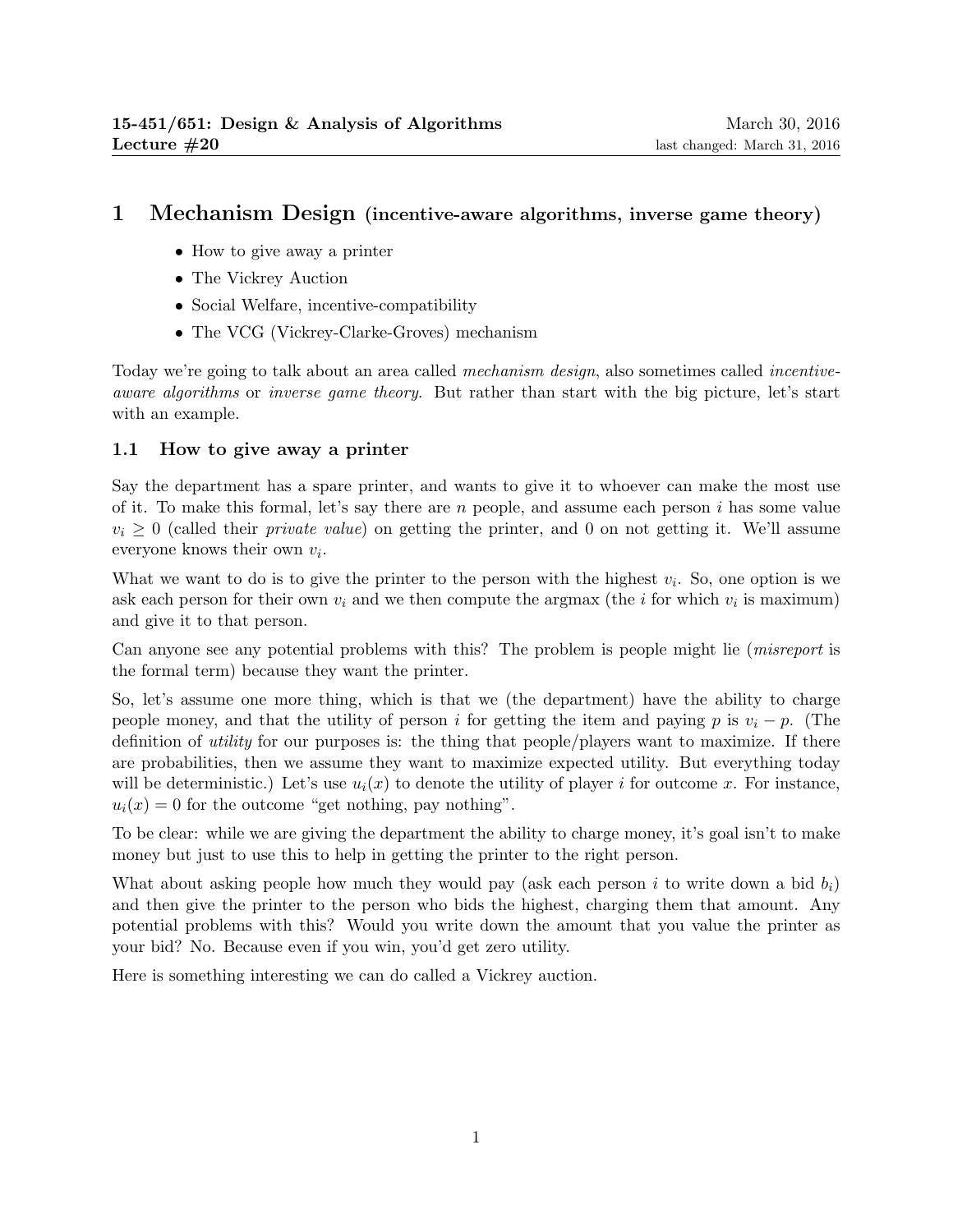#### 1.2 The Vickrey auction

#### The Vickrey auction:

- Ask everyone each person i to report the value of the printer to them (let's call this their "bid"  $b_i$ ).
- Give the printer to  $i = arg \max_j b_j$  (the person of highest reported value).
- Charge that person the *second-highest* bid.

Claim: Vickrey is dominant-strategy truthful, aka incentive-compatible. Specifically, for any valuations  $v_1, \ldots, v_n$ , for any player i, for any vector of bids of the other players (call this  $b_{-i}$ ), we have:

$$
u_i(\text{Vickrey}(v_i, b_{-i})) \geq u_i(\text{Vickrey}(v'_i, b_{-i})).
$$

Notation: given a vector v, will write  $v_{-i}$  as the vector removing the ith component, and " $(x, v_{-i})$ " as the vector v with the ith component replaced by x.

In other words: even if you knew what all the other bids were, and got to choose what to bid based on those, you would still be best off (have highest utility) bidding your true value on the printer.

Can anyone see why?

**Proof:** Consider player i and let  $p$  be the highest bid among everyone else.

- **Case 1:**  $v_i > p$ . In this case, if player i announces truthfully then it gets the item and pays p and has positive utility. Any other  $v_i'$  either will produce the same outcome or will result in someone else getting the item, for a utility of 0.
- **Case 2:**  $v_i = p$ . Then it doesn't matter. Utility is 0 no matter what.
- **Case 3:**  $v_i < p$ . In this case, announcing truthfully, player i doesn't get the item and has utility 0. Any other  $v'_i$  will either have the same outcome or else (if  $v'_i > p$ ) will give him the item at a cost of p, yielding negative utility.

П

Another way to think of it: Vickrey is like a system that bids for you, up to a maximum bid of whatever you tell it, in an ascending auction where prices go up by tiny epsilons. Initially everyone is in the game and then they drop out as their maximum bids are reached. In this game, you would want to give  $v_i$  as your maximum bid (there is no advantage to dropping out early, and no reason to continue past  $v_i$ ).

So, Vickrey is incentive-compatible and (assuming everyone bids their valuations, which they should because of IC) gives the printer to the person of highest value for it. This is called "maximizing social welfare".<sup>1</sup>

<sup>1</sup>Economists will call this "efficient". E.g., an "efficient market" is one that gets goods to the people who value them the most. We won't use that terminology because it clashes with the "runs quickly" meaning of "efficient".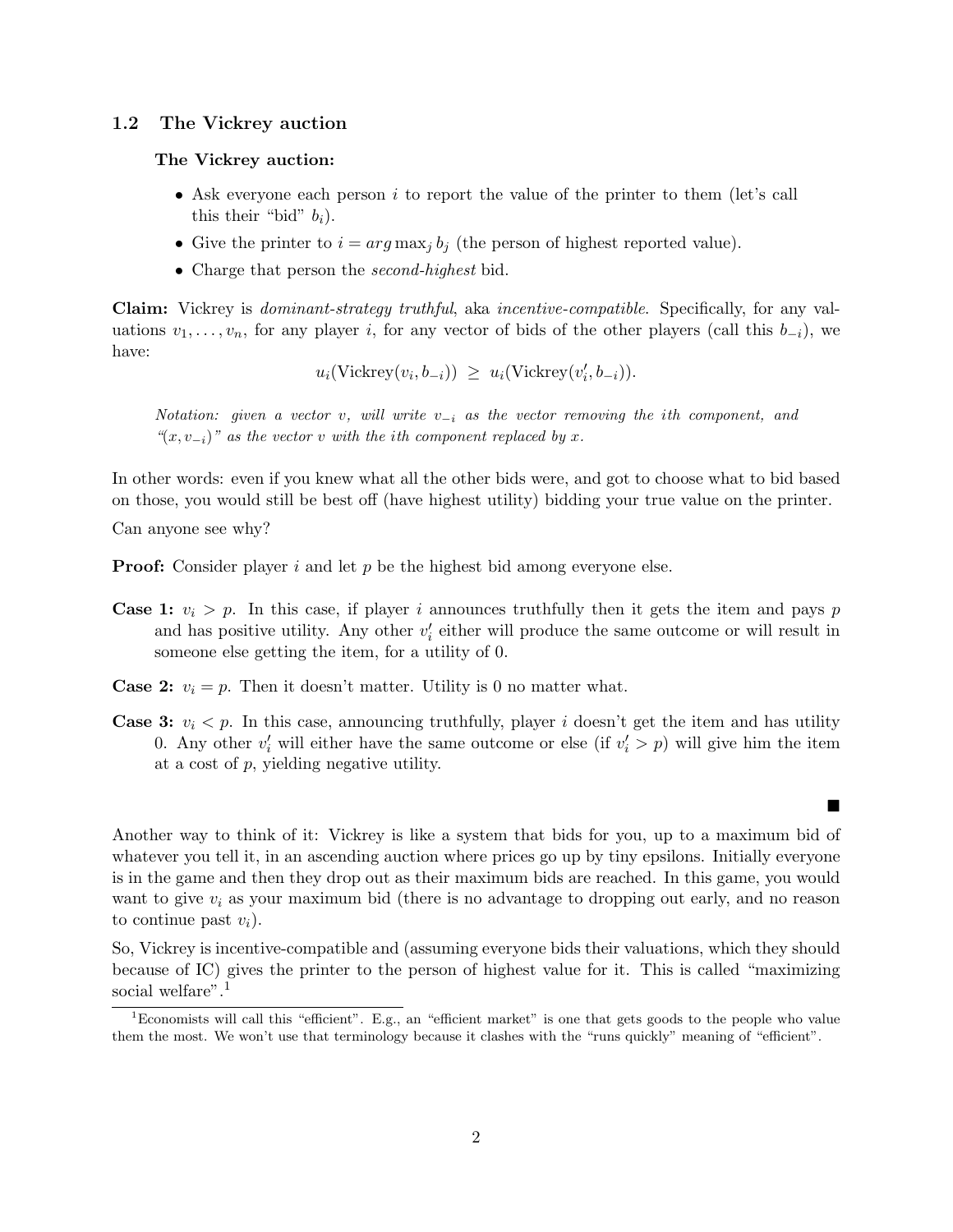## 1.3 What about two printers?

What if the department has two (equal quality) printers?

One option is you could do one Vickrey auction after another. Equivalently, take in the bids, give one printer to the highest bidder at a price equal to the 2nd-highest bid, and then give the other printer to the 2nd-highest bidder at a price equal to the 3rd highest bid. Does this work (is it incentive-compatible)? No. Why not?

How about giving the printers to the top 2 bidders at the 3rd-highest price? Does this work? Yes! Why?

If you don't get a printer, would you regret your decision of bidding your true value  $v_i$ and want to raise your bid? No. If you do get a printer, you have no way of lowering the price you paid, and are happier than (or at least as happy as) if you lowered your bid below the 3rd highest and didn't get the printer.

So, this procedure (a) is incentive-compatible and (b) gives the printers to the two people who value them the most—i.e., it maximizes social welfare—if everyone bids truthfully (which they might as well do, by  $(a)$ ).

So, you can think of this as inverse game theory, because we are designing the rules of the game so that if people act in their own interest, an outcome that we want will occur.

### 1.4 More general scenarios: the formal setup

What if the department has two printers but one is nicer than the other? Or maybe some things that go together (like bagels and cream cheese) or even dorm rooms where you might care not only about the room you get but maybe you also would prefer a room near to someone else in the same classes you could study with? The amazing thing is the Vickrey auction can be generalized to essentially any setting where you have payments and the players have what are called "quasilinear utilities". This will be the Vickrey-Clarke-Groves, or VCG, mechanism. Let's now define the general setup formally.

We have n players and a set of alternatives  $A$  (will also call them "allocations"), such as who gets the printers or what the assignment of students to dorm rooms is. It can be arbitrarily complicated (we're not going to be worried about running time here). Each player  $i$  has a valuation function  $v_i: A \to \mathbb{R}$ .

We assume **quasi-linear utilities**: The utility for alternative  $a \in A$  and paying a payment p is  $v_i(a) - p$ . It's called "quasi-linear" because it is linear in money, even if it might be some weird function over the alternatives. E.g., if we have multiple items we are allocating, the utility does not have to be additive over the items you get (maybe you need several together to build a product or maybe two printers isn't much better than one, and it even can depend on what other people get!) but you are assumed to be linear in money.

The **social welfare** of an allocation a is  $SW(a) = \sum_i v_i(a)$ . Notice that it involves the values, not the utilities. However, we can think of it as the sum of utilities if we also put the utility of the center (the department in this case) in the picture, so the money cancels out.

A direct revelation mechanism is a function that takes in a sequence  $v = (v_1, ..., v_n)$  of valuation functions, and selects an alternative  $a \in A$ , along with a vector p of payments. It will be convenient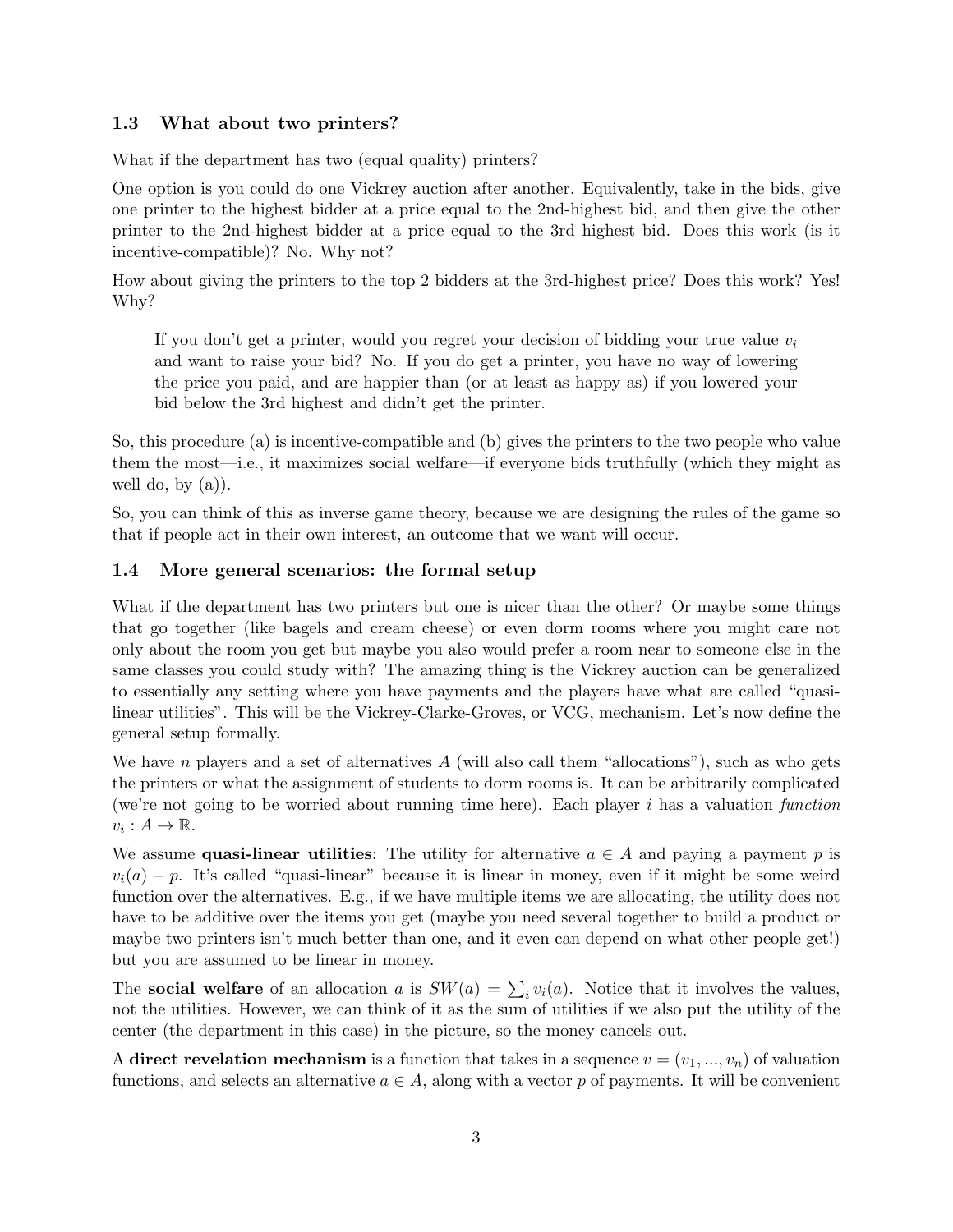to split it into two functions:  $f(v) = a$  and  $p(v) =$  the vector of payments. We will use  $p_i(v)$  to denote the payment of player i.

A direct revelation mechanism  $(f, p)$  is **incentive-compatible** if for every  $v = (v_1, ..., v_n)$ , every *i*, every  $v'_i$ , we have:

$$
v_i(f(v)) - p_i(v) \ge v_i(f(v'_i, v_{-i})) - p_i(v'_i, v_{-i}).
$$

I.e., misreporting can never help.

Here is the amazing thing: there exists a mechanism, called VCG, that in this very general setting is both (a) incentive compatible and (b) produces the alternative that maximizes social welfare if everyone reports truthfully (which they should, due to (a)).

#### 1.5 The Vickrey-Clarke-Groves (VCG) mechanism

The basic idea is to design payments so that everyone wants to optimize what we want to optimize, namely social welfare. There are a couple versions. Let's start with the simplest to analyze:

**VCG** version 1: Given a vector of reported valuation functions  $v$ ,

- Let  $f(v)$  be the allocation that maximizes social welfare with respect to v. I.e.,  $f(v) = arg \max_{a \in A} \sum_j v_j(a)$ .
- $\bullet$  Pay each player i an amount equal to the sum of everyone else's reported valuations. I.e.,  $p_i(v) = -\sum_{j \neq i} v_j(f(v)).$

Analysis: Suppose player i reports truthfully. Then its utility will be

$$
v_i(f(v)) + \sum_{j \neq i} v_j(f(v)) = \sum_j v_j(f(v)) = \max_a \sum_j v_j(a) \text{ (by the definition of } f(v))
$$

Suppose instead player *i* reports  $v'_i$ . Call the resulting vector  $v'$ . Then player *i*'s utility will be:

$$
v_i(f(v')) + \sum_{j \neq i} v_j(f(v')) = \sum_j v_j(f(v')) \le \max_a \sum_j v_j(a).
$$

So, misreporting can only hurt. This means that the mechanism is incentive-compatible, and by design it maximizes social welfare when everyone reports truthfully.

Problems with version 1: If you think of this as an auction, a big problem is this requires the auctioneer to give money to the bidders! E.g, in the case of the printer, it corresponds to giving the top guy the printer for free, and pay everyone else the amount the top guy valued it. That way everyone gets a utility equal to what the top guy got.

However, notice that if we add to each  $p_i(v)$  something that depends on  $v_{-i}$  only (and not influenced at all by  $v_i$ ) then it is just a constant as far as player i is concerned and so still incentive-compatible. This suggests the following generalization: